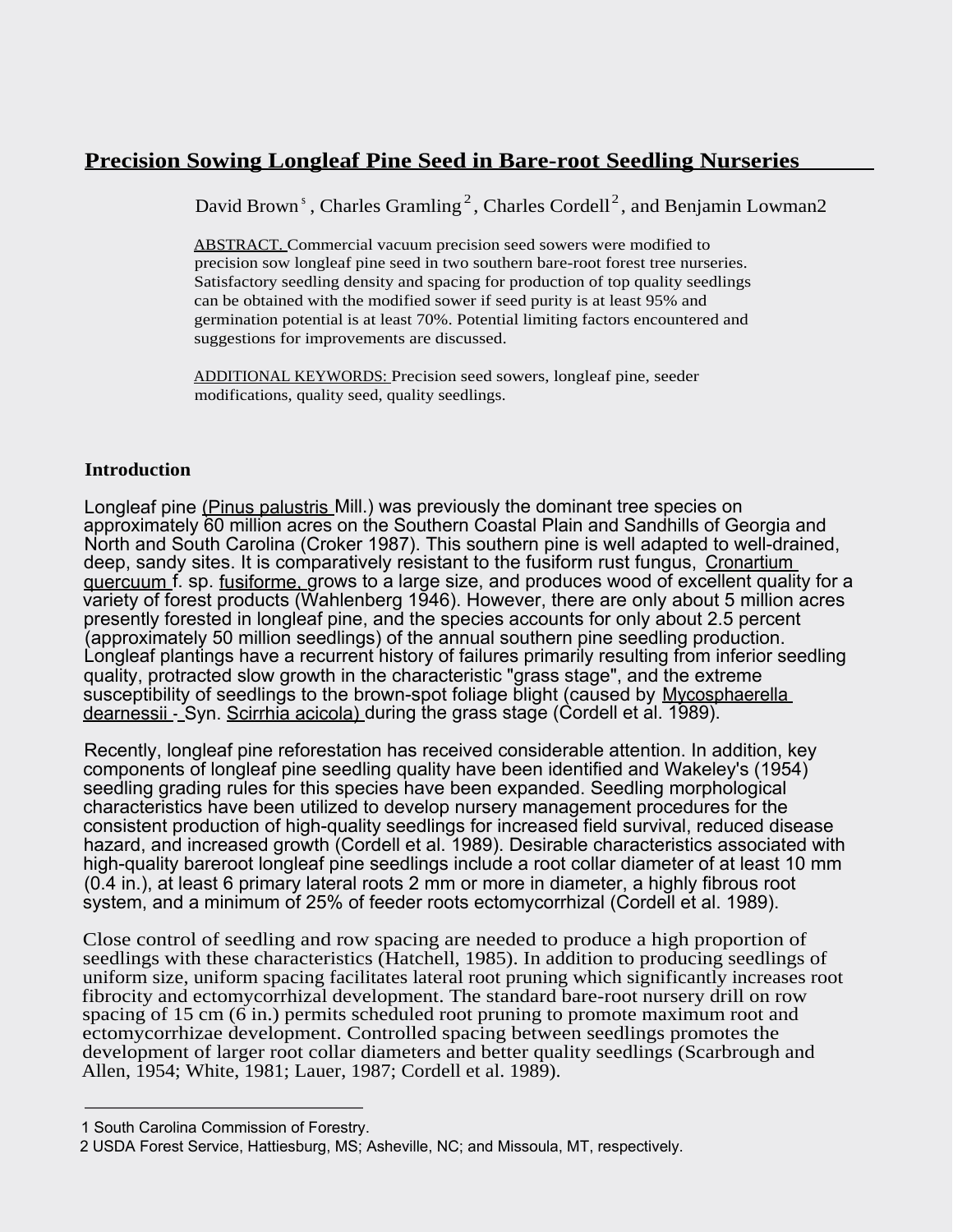Precision sowing of longleaf pine seed has been a problem in southern nurseries, however, because the seed shape is irregular and its accompanying wing is very difficult to completely separate from the seed. Longleaf seed has been sown by a variety of methods including both hand and machine broadcasting. At the USDA Forest Service Ashe, Mississippi nursery, a number of methods have been utilized in sowing longleaf pine seed during the 1980's. These included custom-built and modified commercial seeders. However, none of these seeders or methods have provided the desired longleaf nursery seedling density or spacing.

### **Methods**

Only recently have precision seed sowers become available to forest tree nurseries in the United States. These machines pull a partial vacuum through specifically sized and spaced holes on a rotating drum or disc, which picks up and then drops individual seeds. A wide range of precise sowing rates can be obtained through adjustments to tractor speed, drum or disc rotation speed, and the vacuum pressure. Very precise spacing and density are possible with small to medium-sized seeds of high purity and germination capability (Lafluer 1986). Irregular shape caused by incomplete wing removal, low seed purity, and poor germination of longleaf pine seeds resulted in unacceptable seed sowing results with a standard Summit precision sower.

Consequently, the Summit seed sower was modified to accommodate the "irregularities" of longleaf pine seeds. The first requirement was to obtain high-quality seeds with 95 + percent purity and 70 + percent germination potential. Modifications to the Summit machine included the addition of an agitator in each seed hopper to minimize the "bridging" effect of the longleaf seed. The agitator also minimized seed "doubles" and promoted the attachment of single seed at each seed hole. A second modification involved custom-built seed drums to either sow 8 double offset rows per seedbed or 15 single rows per seedbed. A third modification involved the addition of a computer system for controlling seeding rates. This machine was purchased by the United States Department of Energy (DOE) for the production of high-quality longleaf pine seedlings at the Taylor SC State Nursery as part of a cooperative 5-year contract for forestation at the Savannah River Station (SRS), Aiken, SC. The supplemental modifications were made by the manufacturer in 1988.

#### **Results**

The modified summit sowers provided acceptable longleaf pine seeding results at two southern nurseries. At the Taylor Nursery, effective results were obtained in both 1988 and 1989. Using seed with a 70 percent germination potential, the actual seedbed density in 1988 and 1989 was 14 and 13 seedlings/ft2, respectively. Seed spacing within the offset double seed drill rows was also satisfactory. A single seed was sown in 75 percent of the planting spots. At the Ashe Nursery, all 15 seed rows were equally spaced at 3 inches apart and seed spacing within rows was sufficient to obtain the desired spacing within rows at least 75 percent of the time.

Using these two machines, seeds were operationally sown for approximately 10 million longleaf pine seedlings at these two nurseries during each of the 1988 and 1989 growing seasons.

Observations and detailed measurements showed that  $90 + %$  of these custom-grown longleaf seedlings had root collar diameters of  $10 + \text{mm}$  (.4 + in.) at harvest time. Spring and fall sowing dates were utilized at the Taylor, SC and Ashe, MS Nurseries, respectively.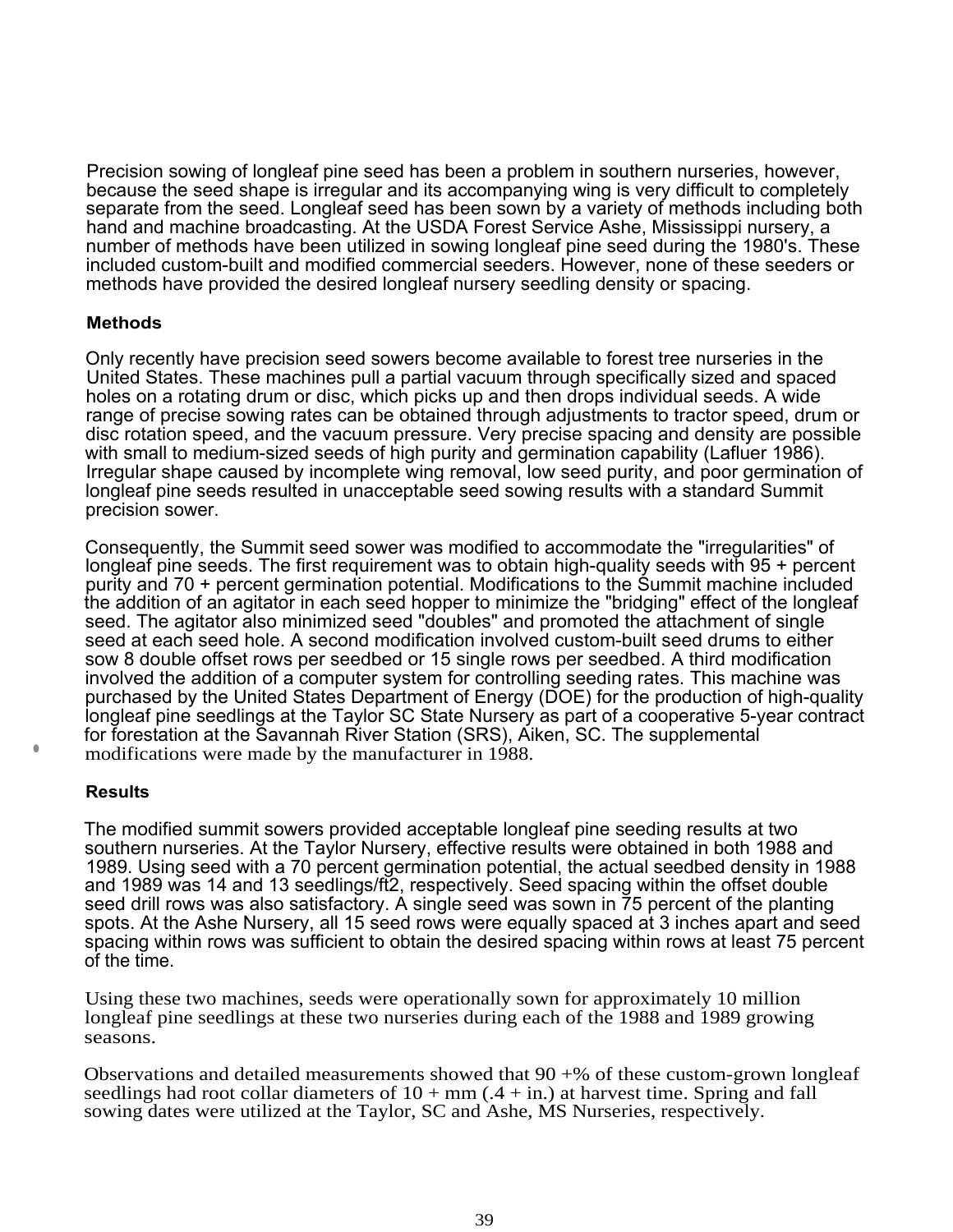#### **Discussion and Conclusion**

Although the modified Summit vacuum seeders were considered successful in controlling the density and spacing of longleaf pine seedlings in two bare-root nurseries, several factors must be considered for their operational application in southern nurseries.

First, the sowing must be done at a relatively low speed as compared to other seeders. Best success has been achieved between 0.75 and 1.0 mile per hour. Speeds in excess of 1.0 mile per hour may cause seeds to be thrown forward off the seed drum and nullify the controlled spacing. Because the rotational speed of the vacuum seeding drum may be varied relative to the tractor's ground speed, the drum's rotational speed must be calibrated and maintained with the most effective seeding at 20 to 25 rpm's. If the drum rotates too slowly, there is insufficient agitation in the hoppers and seeds often are not picked up by the vacuum drum. If the drum rotates too fast, seeds may be thrown over the drum onto the ground by momentum rather than being picked up singly by the holes in the drum. This is a highly significant factor when the seeder is moving down a slope greater than 1%. As with all vacuum precision seeders, the operator must concentrate on seed placement (quality) rather than sowing speed (quantity).

Second, seed agitation in the hoppers is required for precision sowing of longleaf pine with a vacuum seeder. Unlike loblolly and slash seeds, longleaf seed will not be picked up by the vacuum drum without agitation. Because of their odd shape and the partial wings, longleaf pine seeds tend to interlock and bridge in the hopper. Efforts to precision sow longleaf seeds without agitation have always failed. Agitation in the seed hoppers has also been found to be most effective when the vacuum drum is running between 20 and 25 rpm's and with the oscilating agitators extended about 2.5 mm (1 in.) deep into the seeds.

Third, vacuum pressure must be adjusted and monitored to consistently pick up single longleaf seeds on the vacuum drum. If the pressure is too low the seeds will not be picked up. If the pressure is too high, more than one seed will be picked up by each vacuum hole, and two or more seeds will fall at each seed location on the bed. Whenever the rotational speed of the seeding drum is changed, the vacuum must also be checked and adjusted as needed. The desired vacuum may also change when different seed lots with different size and shape seeds are sown.

Fourth, the seeds must be as clean and have as high germination as possible. Debris and trash is picked up by the vacuum seeder and sown the same as seeds. Because longleaf seeds cannot be totally dewinged, they should be rescalped just prior to sowing to remove any newly broken wings. Seed germination potential should be at least 70% to obtain satisfactory sowing results. Attempting to sow seeds at high rates to compensate for poor germination potential generally results in poor seedling spacing.

Although the longleaf pine seeding results were generally satisfactory, there are opportunities for additional improvements. A consistent supply of longleaf seed from the proper source and with high purity (95 + %) and seed germination potential of 70 +% is urgently needed. Without quality seeds, it is virtually impossible to obtain adequate spacing of longleaf pine. Additional modifications are also needed to the vacuum seed drum including attachments to improve the seed pickup and singulation on the holes.

Finally, a more effective and less-destructive method of dewinging longleaf pine seeds would be highly beneficial in obtaining even more precise seed sowing results.